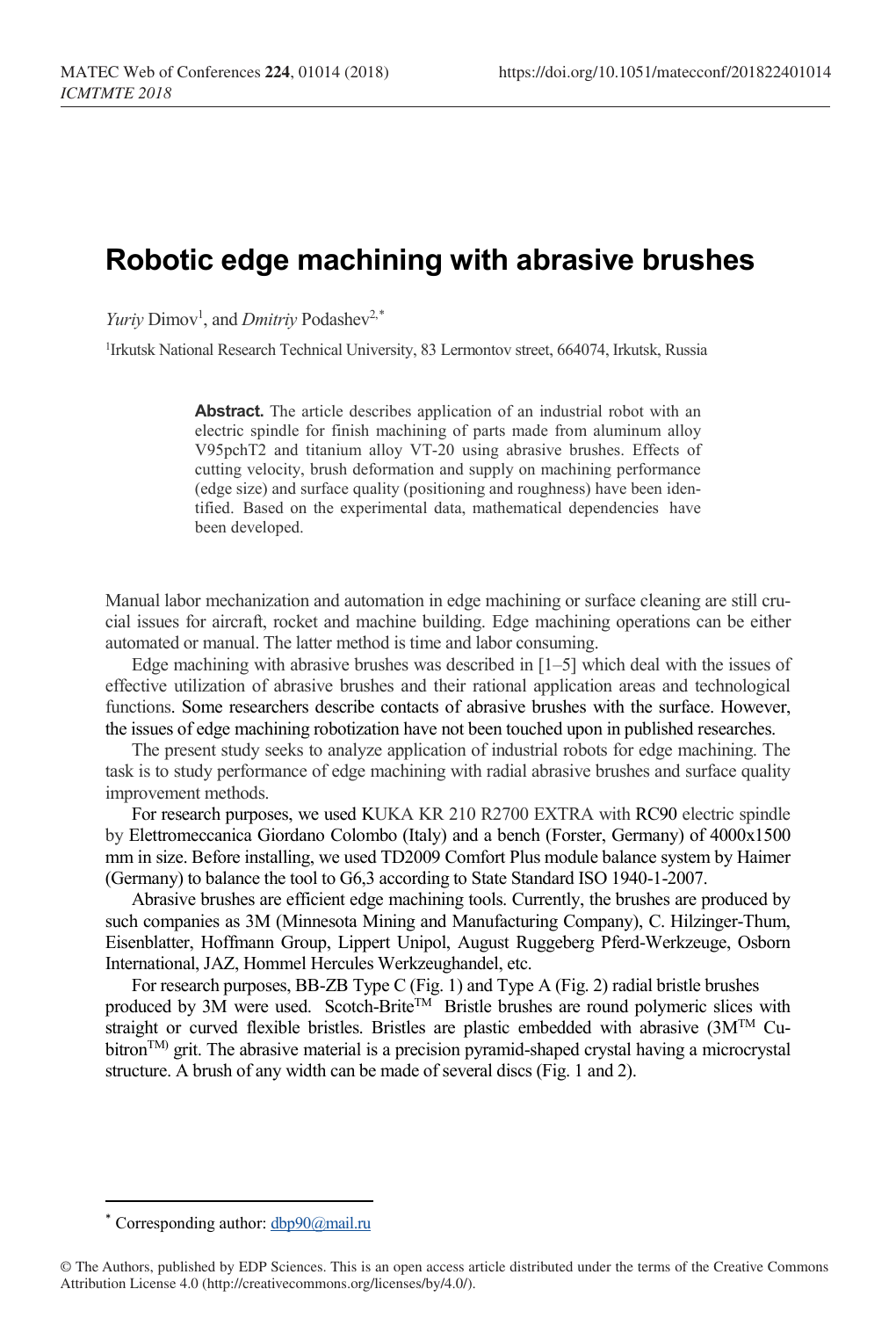

**Fig. 1.** BB-ZB Type C Brush Disc, 135 bristles **Fig. 2.** BB-ZB Type A Brush Disc, 90 bristles

**Edge machining performance.** Experiments were carried out on samples made from high tensile aluminum alloy V95pchТ2 and Titanium alloy VT-20 using KUKA KR 210 R2700 EXTRA and BB-ZB Type A Р50 and BB-ZB Type C Р120 brushes.

The size of the machined edge *Х, Y* and р (Fig. 3) was measured using BMI-1C with a graduation mark of 1 μm.



**Fig. 3.** Schemes used to determine rounding parameters.

Edge machining performance was assessed by a mean value of the X-axis and Y-axis edge size which is calculated by formula

$$
Z_k = \frac{x + y}{2} \tag{1}
$$

where *X*, *Y* are the coordinates of the transition of the rounding end into the straight line (see Fig. 3).

The effects of cutting rate V, brush deformation  $\Delta Y$ (Fig. 4) and supply S are shown in Figures 5, 6 and 7.



**Fig. 4.** Schemes for determining parameters  $\alpha$ ,  $\Delta Y$  and  $\beta$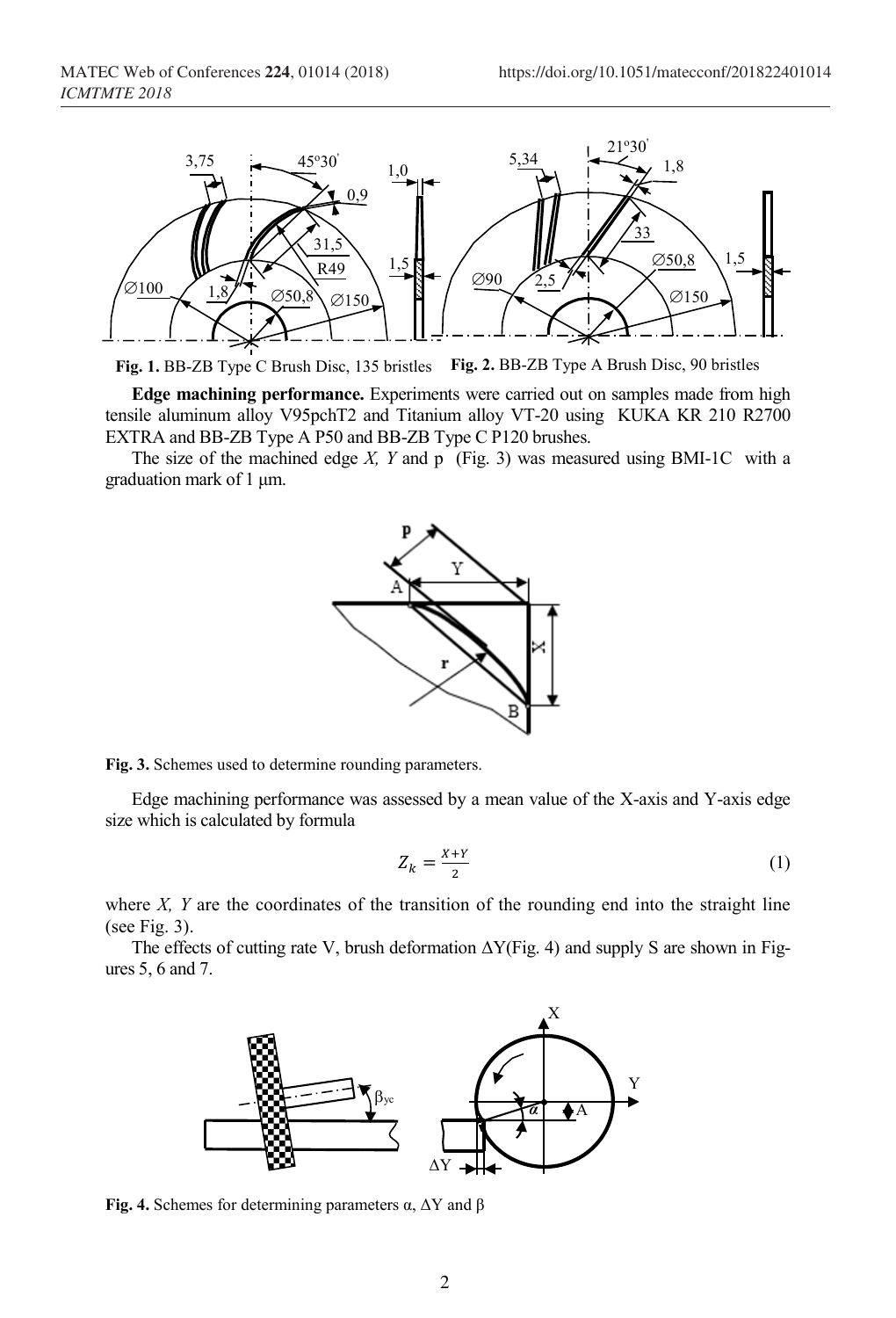

**Fig.5.** Dependencies of  $Z_k$  on the cutting speed of the radial brush at  $\Delta Y=3$  mm;  $\beta=10^\circ$ : a – for V95pchT2 at S=400 mm/min; b – for VT-20 at S=200 mm/min: 1 – BB-ZB Type A P50 at A=0 mm; 2 – BB-ZB Type C P120 at A=-10 mm.



**Fig.6.** Dependencies of  $Z_k$  on the radial brush deformation at V=1413,72 m/min;  $\beta$ =10°: a – for V95pchT2 at S=400 mm/min; b – for VT-20 at S=200 mm/min: 1 – BB-ZB Type A P50 at A=0 mm; 2 – BB-ZB Type C P120 at A=-10 mm.



**Fig.7.** Dependencies of  $Z_k$  on the radial brush supply at V=1413,72 m/min;  $\Delta Y=3$  mm;  $\beta=10^\circ$ : a – for V95pchT2;  $b -$  for VT-20:  $1 -$ BB-ZB Type A P50 at A=0 mm;  $2 -$ BB-ZB Type C P120 at A=-10 mm.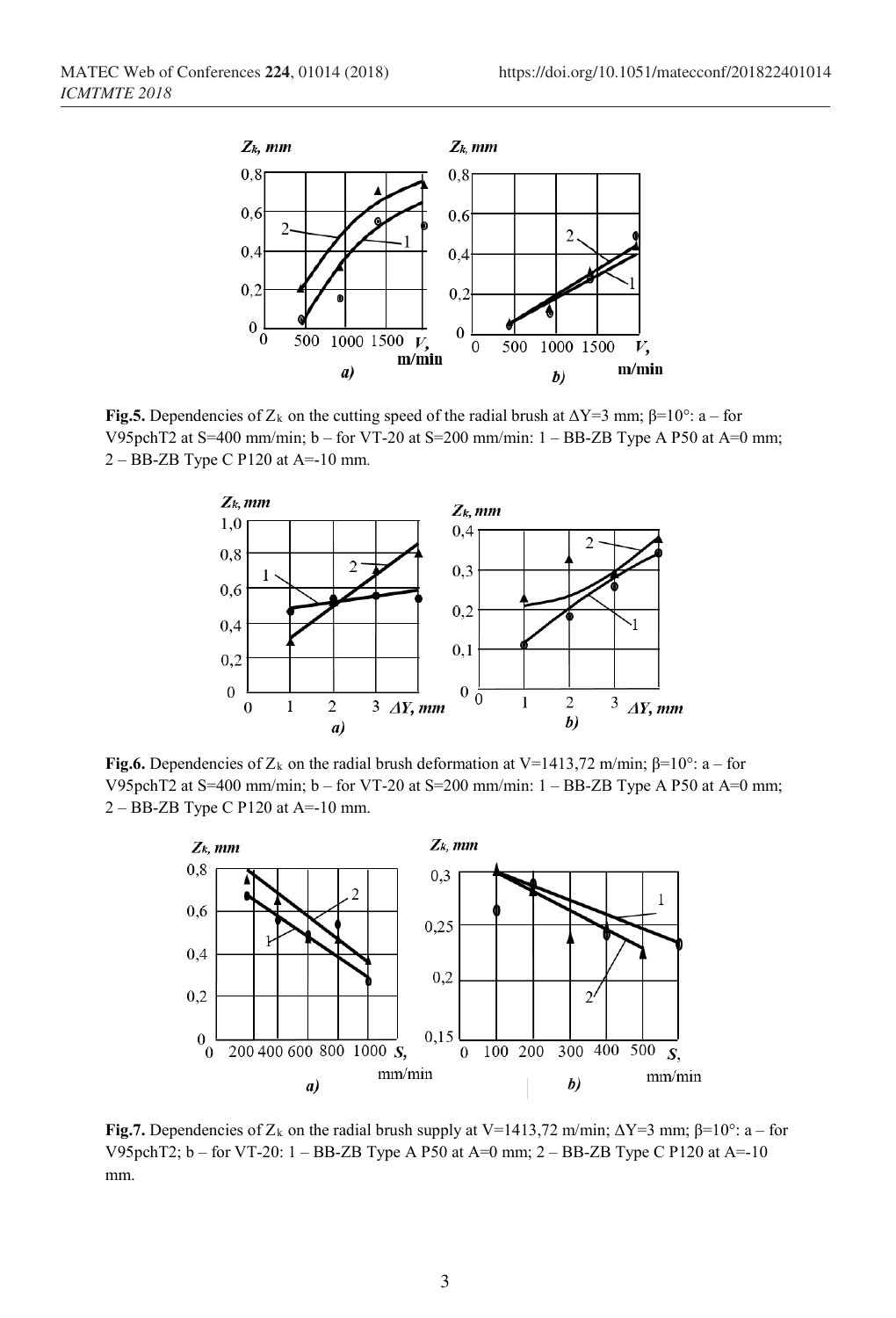With increasing brush deformation (see Fig. 6), the edge size increases for V95pchT2 and VT-20 due to the increasing acting force [6].

The effect of supply on machining performance is shown in Figure 7. With increasing supply, the edge size decreases. It is easy to control changes in supply to get required edge sizes.

Using the experimental data, an equation for calculating edge size  $Z_k$  in relation to velocity V, brush deformation ∆Y, supply S and brush axle angle β can be calculated

When machining long parts such as profiles in aircraft building,  $\beta$  is required to eliminate contacts of the spindle head and a machined part.

Zk=( a1⋅∆Y2+a2⋅V2+ a3⋅S2+ a4⋅∆Y +a5⋅V+a6⋅S+ a7⋅∆Y⋅V +a8⋅∆Y⋅S+a9⋅V⋅S+a10⋅∆Y⋅V⋅S+ a11)<sup>⋅</sup>

$$
\cdot (a_{12} \cdot \beta^3 + a_{13} \cdot \beta^2 + a_{14} \cdot \beta + a_{15}) \tag{2}
$$

Table 1 shows the values of ratios  $\boldsymbol{a}_{1-10}$ , and  $\boldsymbol{a}_{12} - \boldsymbol{a}_{14}$  and constant terms  $\boldsymbol{a}_{11}$  and  $\boldsymbol{a}_{15}$  in the equation.

| <b>Material</b>           |                  |                                   | V95pchT2                           | <b>VT20</b>                       |                                         |  |
|---------------------------|------------------|-----------------------------------|------------------------------------|-----------------------------------|-----------------------------------------|--|
| <b>Tool</b>               |                  | <b>BB-ZB</b> Type A<br><b>P50</b> | <b>BB-ZB</b> Type C<br><b>P120</b> | <b>BB-ZB</b> Type A<br><b>P50</b> | <b>BB-ZB</b> Type C<br>P <sub>120</sub> |  |
|                           | a <sub>I</sub>   | $-0.01$                           | $-0.0175$                          | $-5.10^{-3}$                      | 0,0175                                  |  |
|                           | a <sub>2</sub>   | $-2.10^{-7}$                      | $-1,6.10^{-7}$                     | $1,5.10^{-8}$                     | $2.10^{-8}$                             |  |
|                           | a <sub>3</sub>   | $-6,5.10^{-8}$                    | $-2.10^{-8}$                       | $2.10^{-7}$                       | $1.5 \cdot 10^{-7}$                     |  |
|                           | a <sub>4</sub>   | 0,082                             | 0,2565                             | 0,103                             | $-0.0325$                               |  |
|                           | a <sub>5</sub>   | 9.10 <sup>4</sup>                 | $7,8.10^{-4}$                      | 2,1.10 <sup>4</sup>               | $2,1.10-4$                              |  |
|                           | a <sub>6</sub>   | $-3,5.10^{-4}$                    | $-5.10-4$                          | $-3.104$                          | $-3.10^{-4}$                            |  |
| Ratio and a constant term | a <sub>7</sub>   | $1,5.10^{-9}$                     | $1,5.10^{-9}$                      | $1,5.10^{-9}$                     | $1,5.10^{-9}$                           |  |
|                           | $\mathfrak{a}_8$ | $-2,41 \cdot 10^{-9}$             | $-2,41 \cdot 10^{-9}$              | $-2,41 \cdot 10^{-9}$             | $-2,41 \cdot 10^{-9}$                   |  |
|                           | a9               | $5,8.10^{-11}$                    | $5,8.10^{-11}$                     | $5,8.10^{-11}$                    | $5,8.10^{-11}$                          |  |
|                           | $a_{10}$         | $1,5.10^{-11}$                    | $1,5.10^{-11}$                     | $1,5.10^{-11}$                    | $1,5.10^{-11}$                          |  |
|                           | $a_{11}$         | $-0.3$                            | $-0,52$                            | $-0,26$                           | $-0.06$                                 |  |
|                           | $a_{12}$         | $9,143.10^{-8}$                   | $1,529.10^{-6}$                    | $1,829.10^{-8}$                   | $1,051 \cdot 10^{-6}$                   |  |
|                           | $a_{13}$         | $-6,24.10^{-5}$                   | $-1,368.10-4$                      | $-5,95.10^{-5}$                   | $-1,295.10^{-4}$                        |  |
|                           | $a_{14}$         | $-0.013985$                       | $-0.016085$                        | $-0.012379$                       | $-0.01481$                              |  |
|                           | $a_{15}$         | 1,146                             | 1,173                              | 1,13                              | 1,16                                    |  |

**Table 1.** The values of ratios and a constant term in (2)

At given  $Z_k$ ,  $\Delta Y$ ,  $V$  and  $\beta$ , supply *S* is calculated by formula (3)

$$
S = \frac{-d + \sqrt{d^2 - 4a_3 \cdot f}}{2a_3} \tag{3}
$$

where  $d = a_6 + a_8 \Delta Y + a_9 \cdot V + a_{10} \cdot \Delta Y \cdot V$ ;  $f = a1 \cdot (\Delta Y)^2 + a2 \cdot V^2 + a4 \cdot \Delta Y + a5 \cdot V + a7 \cdot \Delta Y \cdot V + a11 - (\frac{2k}{a_{12} \cdot \beta^3 + a_{13} \cdot \beta^2 + a_{14} \cdot \beta + a_{15}}).$ 

**Surface quality.** Surface quality depends on a positioning tolerance and a roughness (Ra). *Positioning tolerance* is a relative deviation from symmetric location of the rounding radius (Fig. 3):

$$
\delta = \frac{x - Y}{z_k}.
$$
\n<sup>(4)</sup>

There are a rounding radius tolerance and  $\delta$  tolerance.

For example, in aircraft building, according to Industrial Standard  $1.000.22 - 80$ , edge rounding is 0,5 mm with a tolerance of  $\pm 0.2$  mm. According to State Standard 30893.1 – 2002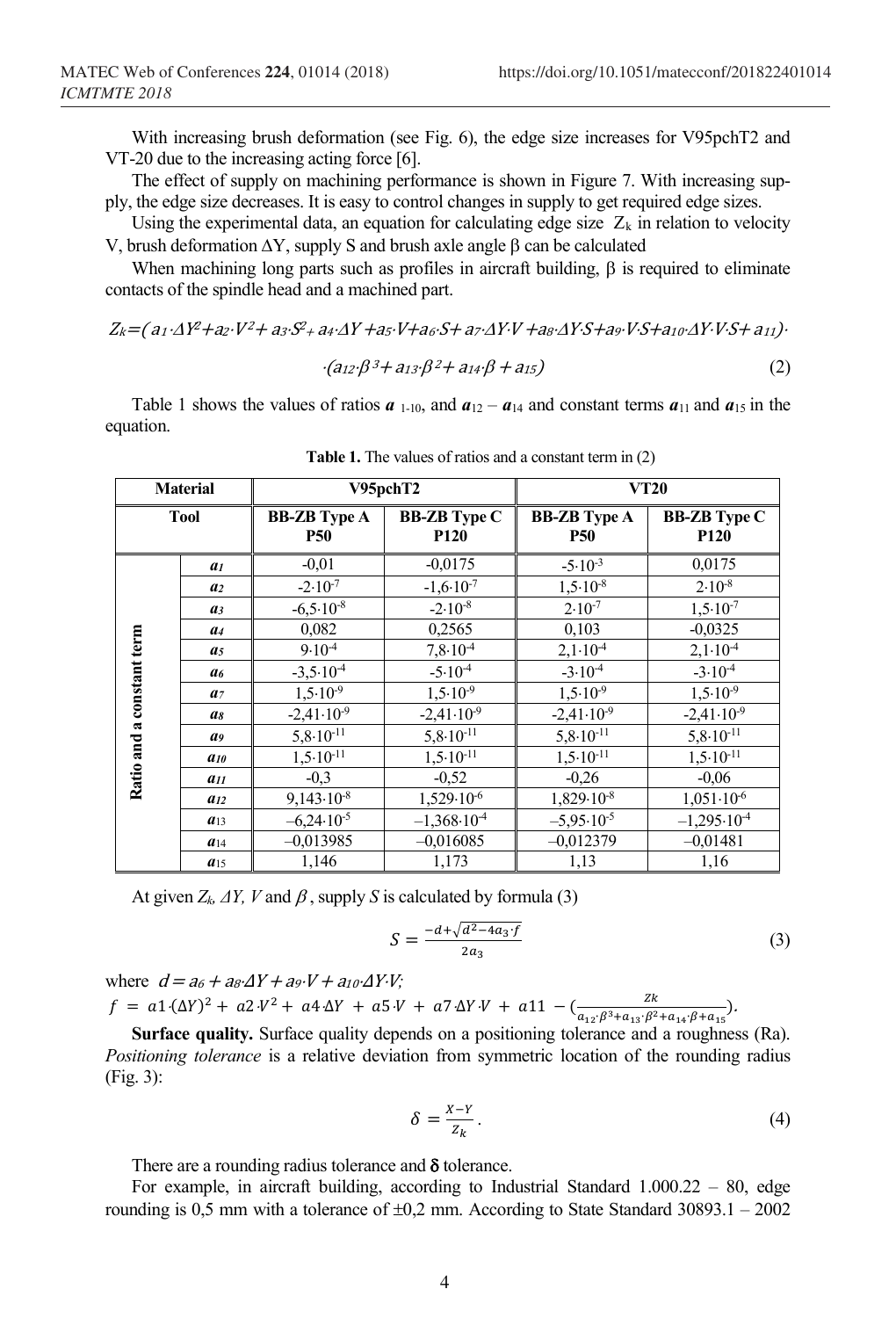(ISO 2768-1 - 89), tolerance extremes for truncated edges (external rounding radii and bevel height) are as follows:

- for first-order  $(f)$  and mean  $(m)$  accuracy classes  $\pm 0.2$  mm;
- for coarse  $(c)$  and rough  $(v)$  accuracy classes  $\pm 0.4$  mm. For accuracy classes f and **m,** δ is calculated by formula

$$
\delta = \frac{T}{\bar{X}_{min}} = \frac{0.4}{0.3} = 1.33
$$

where T is the rounding radius tolerance;  $\bar{X}_{min}$  is the minimum limit of a radius size.

For accuracy classes **c** and v,  $\delta = 0.8/0.3 = 2.66$ .

In previous studies on positioning tolerances  $\delta$  [7, 8], patterns of the impact of brush deformation  $ΔY$ , brush offsetting angle  $α$  (Fig. 4) and brush axle angle β on the surface quality were analyzed.

As a result of the statistical analysis of experimental data, the relation between  $\delta$ ,  $\Delta Y$  and  $\alpha$ and β was determined*.*

δ =a1⋅<sup>α</sup>2+a2⋅β2+a3⋅ΔY2+ a4⋅α+ a5⋅β+a<sup>6</sup>⋅ΔY+ a<sup>7</sup>⋅β⋅α+a<sup>8</sup>⋅ΔY⋅α + a<sup>9</sup>⋅ΔY⋅β + a<sup>10</sup>⋅β⋅α⋅ΔY +a11.(5)

Values of ratios and constant terms are presented in Table 2.

| <b>Material</b>                          |                | V95pchT2                |                         |                                    |                         | <b>VT20</b>           |                         |                                    |                       |  |
|------------------------------------------|----------------|-------------------------|-------------------------|------------------------------------|-------------------------|-----------------------|-------------------------|------------------------------------|-----------------------|--|
| <b>Brush</b>                             |                | <b>BB-ZB</b> Type A P50 |                         | <b>BB-ZB</b> Type C<br><b>P120</b> |                         |                       | <b>BB-ZB</b> Type A P50 | <b>BB-ZB</b> Type C<br><b>P120</b> |                       |  |
| Formula                                  |                | δ                       | Ra                      | δ                                  | Ra                      | Ra<br>δ               |                         | δ                                  | Ra                    |  |
|                                          | a <sub>1</sub> | $1.5 \cdot 10^{-4}$     | $-0,15$                 | $1,52 \cdot 10^{4}$                | $-0.075$                | $1.4 \cdot 10^{-4}$   | $9.10^{16}$             | $2.2 \cdot 10^{-4}$                | $-0.0125$             |  |
| Ratio and a constant term in (5) and (9) | a <sub>2</sub> | $8.3 \cdot 10^{-5}$     | $-3.10^{-7}$            | $1,06 \cdot 10^{-4}$               | $8.10^{-7}$             | $1,46 \cdot 10^{-5}$  | $-4,5.10^{7}$           | $-5.10^{-6}$                       | $1.10^{-8}$           |  |
|                                          | a <sub>3</sub> | $-0.017$                | $-4,1.10^{7}$           | $5.35 \cdot 10^{-3}$               | $-5,5.10^{7}$           | $8.10^{-3}$           | $6.10^{-8}$             | $-6,68 \cdot 10^{7}$               | $9.10^{-7}$           |  |
|                                          | a <sub>4</sub> | $7.8 \cdot 10^{-4}$     | 1,47                    | $7,81 \cdot 10^{-4}$               | 0,585                   | $1.92 \cdot 10^{4}$   | 0,1                     | $1.10^{-3}$                        | 0,178                 |  |
|                                          | a <sub>5</sub> | $2.46 \cdot 10^{-3}$    | $1,3.10^{-3}$           | $1.5 \cdot 10^{-4}$                | $-8.10-4$               | $2.46 \cdot 10^{-3}$  | $1,62 \cdot 10^{-3}$    | $2.5 \cdot 10^{-4}$                | 2.10 <sup>4</sup>     |  |
|                                          | a <sub>6</sub> | $-0.035$                | $-2,65 \cdot 10^{-3}$   | 0.02253                            | $-6,5.10-4$             | $-3,46.10^{-3}$       | $-1,4.10^{-3}$          | $-4,32 \cdot 10^{-4}$              | $-1,6.10^{-3}$        |  |
|                                          | a <sub>7</sub> | $2.10^{4}$              | $1,5.10^{9}$            | $2.10^{4}$                         | $1,5.10^{9}$            | $2.10^{4}$            | $1,5.10^{9}$            | $2.10^{4}$                         | $1,5.10^{9}$          |  |
|                                          | as             | $9,16.10^{4}$           | $-2,41 \cdot 10^{-9}$   | $1,52 \cdot 10^{-3}$               | $-2,41 \cdot 10^{-9}$   | $-1.97 \cdot 10^{-4}$ | $-2,41 \cdot 10^{-9}$   | $-1,04.10-4$                       | $-2,41 \cdot 10^{-9}$ |  |
|                                          | a9             | $3,33 \cdot 10^{-5}$    | $5,8.10^{-11}$          | $3.33 \cdot 10^{-5}$               | $5,8.10^{-11}$          | $3.33 \cdot 10^{-5}$  | $5,8.10^{-11}$          | $3,33 \cdot 10^{-5}$               | $5,8.10^{-11}$        |  |
|                                          | $a_{10}$       | $2,7.10^{-6}$           | $1,5.10$ <sup>-11</sup> | $2,7.10^{-6}$                      | $1,5.10$ <sup>-11</sup> | $2.7 \cdot 10^{-6}$   | $1,5.10$ <sup>-11</sup> | $2,7.10^{-6}$                      | $1,5.10^{11}$         |  |
|                                          | $a_{II}$       | $-1,05$                 | $-0.29$                 | $-2,44$                            | 0.95                    | $-1,02$               | 0,31                    | $-2$                               | 0,36                  |  |

**Table 2.**Values of ratios and constant terms in (5)

 $\delta = 0$  is optimum. To obtain this value, it is necessary to calculate angle  $\alpha$  using equation (5) (at given  $\Delta Y$ ,  $\beta$  and  $\delta = 0$ ) by formula:

$$
\alpha = \frac{-b + \sqrt{b^2 - 4a_1 c}}{2a_1} \t{6}
$$

where

$$
b=a_4+a_7\beta+a_8\Delta Y+a_{10}\beta\cdot\Delta Y; c=a_2\beta^2+a_3\cdot(\Delta Y)^2+a_5\beta+a_6\cdot\Delta Y+a_9\beta\cdot\Delta Y+a_{11}-\delta.
$$

For edge machining using KUKA KR 210 R2700 EXTRA with BB-ZB Type A Р50 radial brush at  $\alpha = 0$ , the real value of δ varies between +0,442 and – 0,212; for edge machining with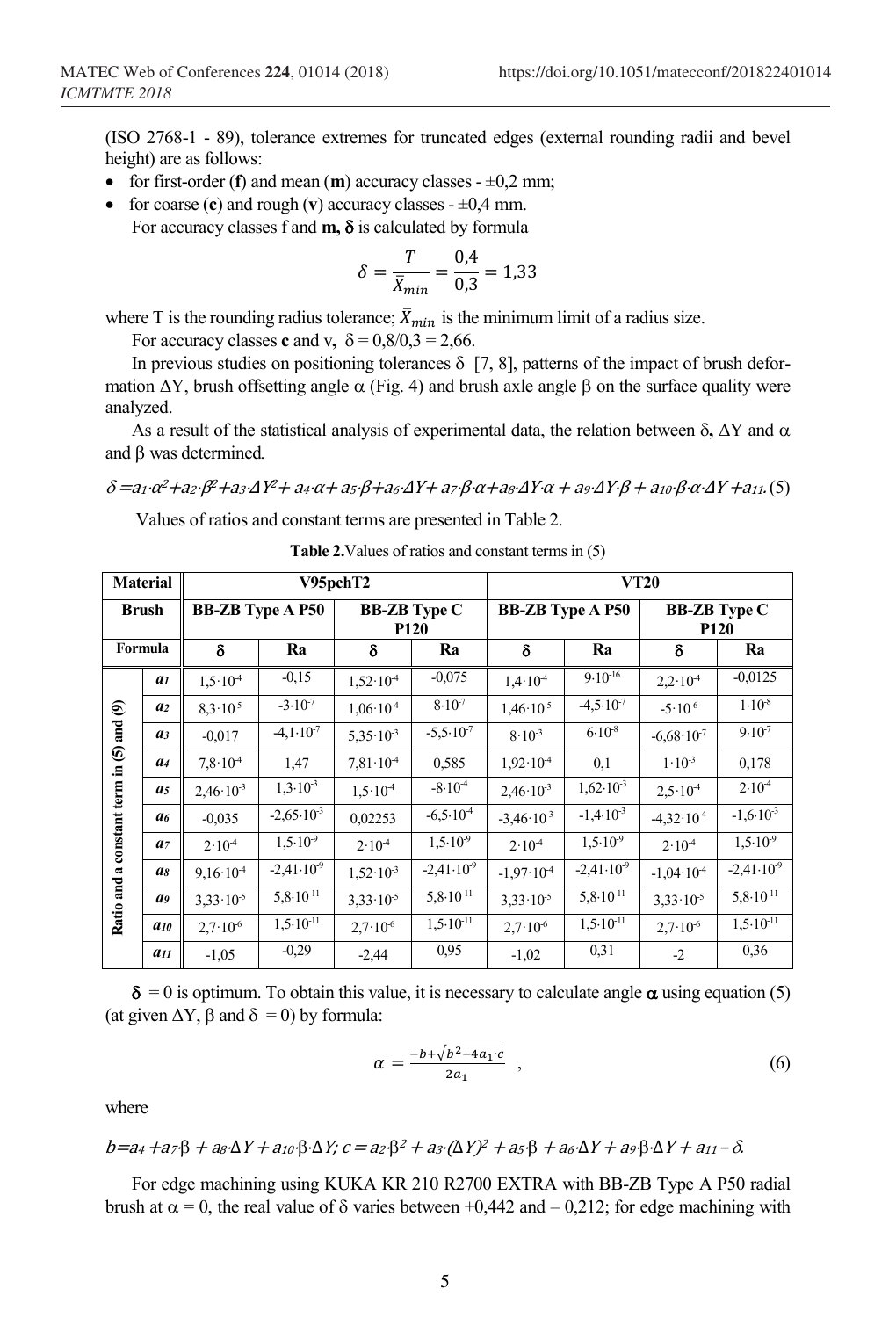BB-ZB Type C P120 radial brush at  $\alpha = 10^{\circ}$ ,  $\delta$  varies between +0,919 and +0,27. These tolerances are admissible.

To obtain equal sizes of edges *Zk* on horizontal and angled segments with β, the sequence of machining modes should be as follows:

- 1. Velocity *V* and brush deformation **ΔY** meet technological recommendations.
- 2. Angle  $\alpha$  is calculated by formula (6) at  $\beta = 0$ .

3. Supply **S** is calculated by formula (2) at  $\beta = 0$ , by formula (3) – for a horizontal segment in order to achieve size *Zk*.

4. Angle α is calculated by formula (6) at angle β and brush deformation **ΔY** for the angled surface.

- 5. Supply *S* along the angled surface is calculated by formula (2) at given *Zk* and β*.*
- 6. Horizontal  $S_\Gamma$  and vertical  $S_\text{B}$  supply components are calculated by formulas

$$
S_{\rm F} = S \cdot \cos\beta, \quad S_{\rm B} = S \cdot \sin\beta. \tag{7}
$$

As can be seen, supply *S* is larger for machining of horizontal surfaces ( $\beta$ =0) than angled ones ( $S_{\Gamma}$ ). To achieve a target edge size (e.g.,  $Z_k = 0.5$  mm), it is necessary to substitute **S** for  $S_{\Gamma}$ **or** increase brush deformation **ΔY** according to equation (2).

At given *Zk, V, S* and β*,* deformation *ΔY* is calculated by formula:

$$
\Delta Y = \frac{-g + \sqrt{g^2 - 4a_1 \cdot t}}{2a_1} \tag{8}
$$

where  $g = a_4 + a_7 \cdot V + a_8 S + a_{10} \cdot V \cdot S$ ;  $t = a_2 \cdot V^2 + a_3 \cdot S^2 + a_5 \cdot V + a_6 \cdot S + a_7 \cdot \Delta Y \cdot V + a_{11} - (\frac{2K}{a_{12} \cdot \beta^3 + a_{13} \cdot \beta^2 + a_{14} \cdot \beta + a_{15}}).$ 

*Edge roughness* was measured with Bruker Contour GT-К1.

For edge machining with BB-ZB Type A Р50 и BB-ZB Type C Р120 radial brushes, surface roughness Ra depends on cutting velocity V, brush deformation  $\Delta Y$  and supply S (Fig. 8, 9 and 10).



**Fig.8.** Dependencies of Ra on the cutting speed at  $\Delta Y=3$  mm;  $\beta=10^{\circ}$ : a – for V95pchT2 at S=400 mm/min;  $b -$  for VT-20 at S=200 mm/min:  $1 -$ BB-ZB Type A P50 at A=0 mm;  $2 -$ BB-ZB Type C P120 at  $A = -10$  mm.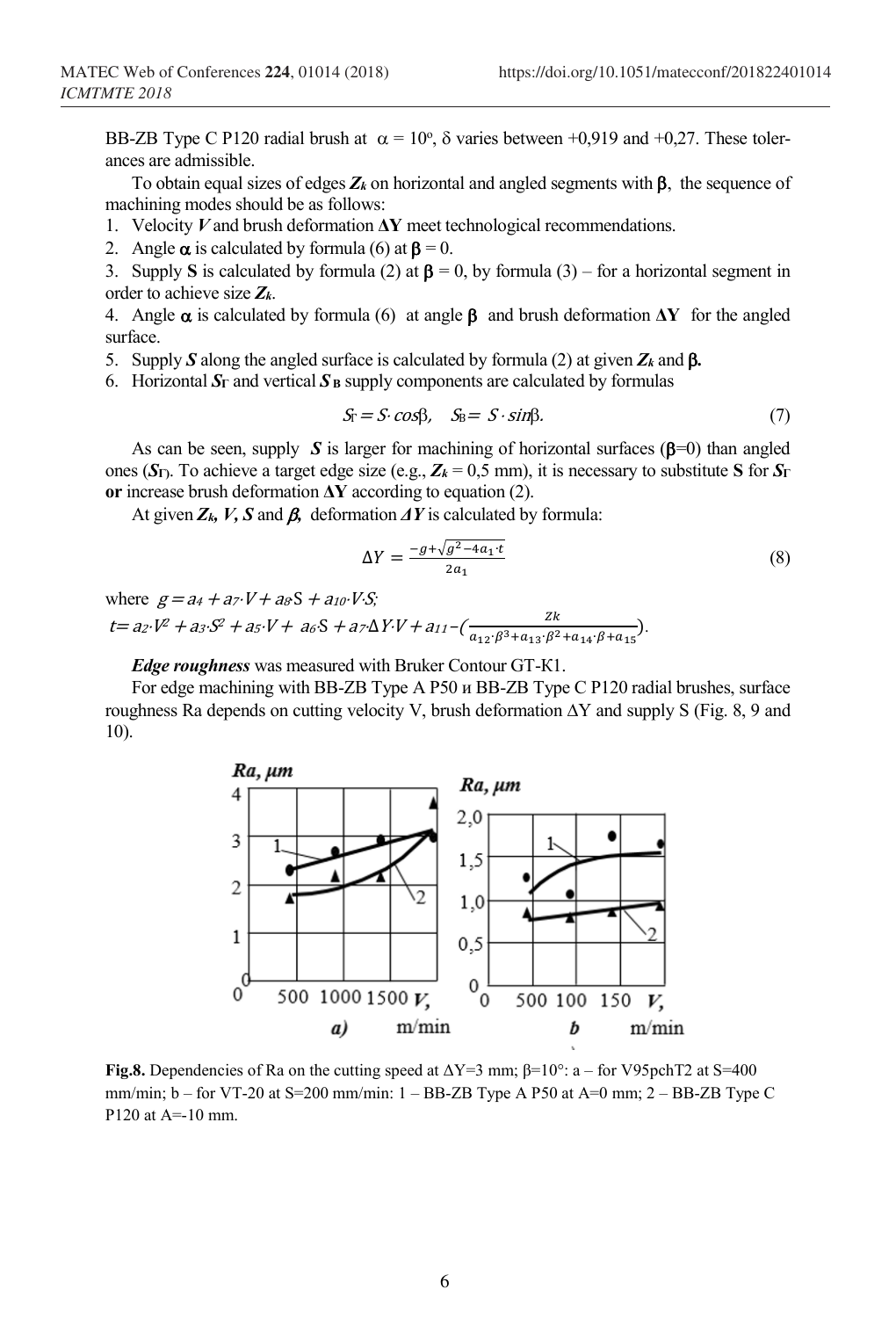

**Fig.9.** Dependencies of Ra on the radial brush deformation at V=1413,72 m/min;  $\beta$ =10°: a – for V95pchT2 at S=400 mm/min;  $b -$  for VT-20 at S=200 mm/min:  $1 -$ BB-ZB Type A P50 at A=0 mm;  $2 - BB$ -ZB Type C P120 at A=-10 mm.



**Fig.10.** Dependencies of Ra on the radial brush supply at V=1413,72 m/min;  $\Delta$ Y=3 mm;  $\beta$ =10°: a – for V95pchT2; b – for VT-20: 1 – BB-ZB Type A P50 at A=0 mm; 2 – BB-ZB Type C P120 at A=- 10 mm.

With increasing velocity and deformation values, roughness increases [6] due to increasing interaction of the edge and brush bristles.

Based on the statistical analysis of experimental data, we obtained an equation for calculating a roughness parameter depending on velocity V, brush deformation ∆Y and supply S.

Ra= a1⋅∆Y2+a2⋅V2+ a3⋅S2+ a4⋅∆<sup>Y</sup> +a5⋅V+a6⋅S+ a7⋅∆Y⋅V + a8⋅∆Y⋅S+a9⋅V⋅S+a10⋅∆Y⋅V⋅<sup>S</sup> +a11. (9)

Values of ratios  $a_{1-10}$ , and a constant term  $a_{11}$  in the equation are presented in Table 2.

The experiments are relevant for edges which are available for machining on horizontal and angled (up to 60°) surfaces.

**Examples of edge machining on different surfaces.** *Radius edge machining* with radial abrasive brushes can be performed in two ways.

1. Machining by rotating a spindle head with a required radius based on the developed program.

2. Machining without a spindle head. It is a two-stage operation (see Fig. 11). At the first stage, segment А–В is machined at simultaneous horizontal and vertical supplies. Vertical supply S<sub>B</sub> determined by equations (3) and (7) and brush deformation  $\Delta Y$  determined by (8) are calculated with regard to changing angle β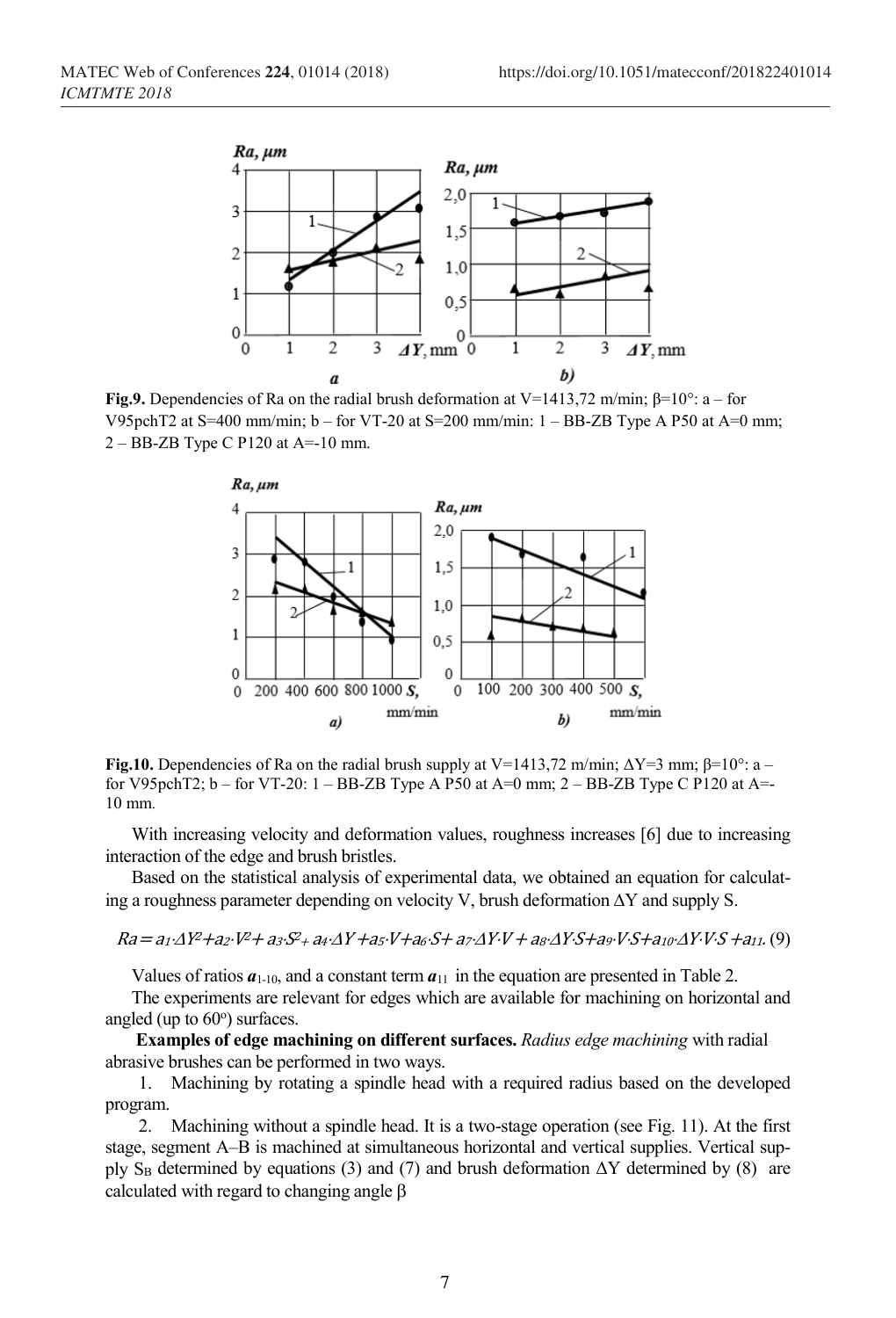$$
\beta = \beta_{yc} + \gamma,\tag{10}
$$

$$
S_{BR} = S_B + (\Delta Y_R - \Delta Y_{yc})
$$
 (11)

where  $\Delta Y_R$  is the brush deformation determined by (8) at β determined by (10) at current value γ;  $\Delta Y_{fix}$  is the brush deformation determined by (8) at fixed value β<sub>fix</sub>. At the second stage, segment B-C is machined after cornering the head rotation. Vertical supply  $S_B$  (3) (7) and brush deformation  $ΔY(8)$  are calculated with regard to changing angle  $β$  by (10).

$$
S_{BR} = S_B - (\Delta Y_R - \Delta Y_{yc}), \qquad (12)
$$



**Fig.11.** Scheme of radial edge machining.

*When edge machining in oval holes,* it is necessary to avoid contacts with the opposite side of the edge. To this end, it is necessary to determine permissible hole width В (Fig. 12) at specified brush deformation  $\Delta Y$ , i.e. the size of B has to be  $B \geq M$ .

$$
M = \frac{L}{2} + A \tag{13}
$$

where = 
$$
2 \cdot \sqrt{2 \cdot \Delta Y \cdot R - \Delta Y^2}
$$
;  $A = R \sin \alpha$ . (14)

Here 
$$
\Delta Y = R - \sqrt{R^2 - 0.25L^2}.
$$
 (15)





**Fig.12.** Edge machining scheme for an oval hole **Fig.13.** Scheme of angled surface machining with a radial brush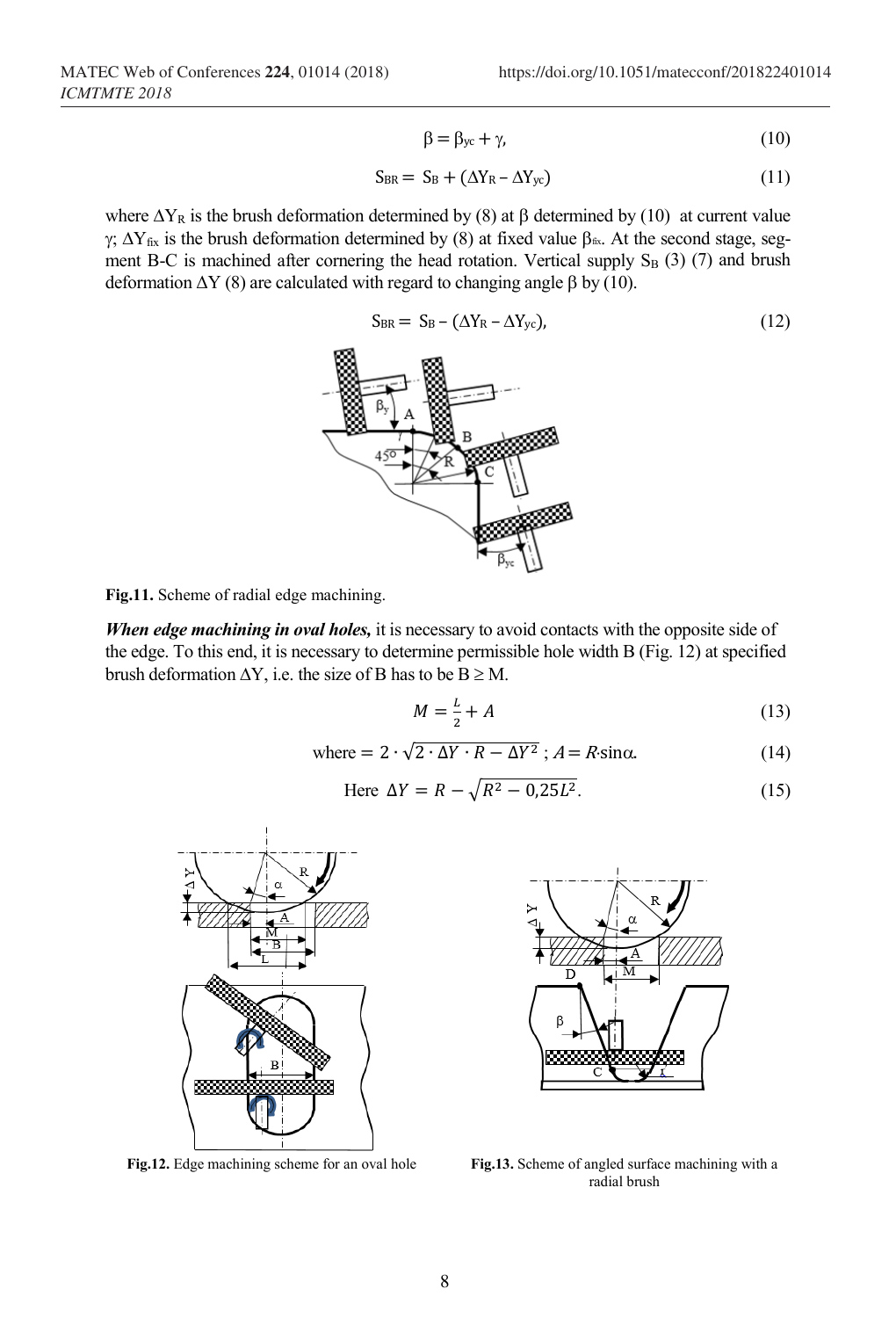Solving equations (13) and (14), we have

$$
M = A + \sqrt{2\Delta Y \cdot R - \Delta Y^2}.
$$
 (16)

As can be seen from (16), the permissible width of an oval hole depends on brush deformation  $\Delta Y$  and its radius R. If it is impossible to change the brush radius, the preload of  $\Delta Y$ should be changed by formula

$$
\Delta Y = R - \sqrt{R^2 - (M - A)^2}.
$$
 (17)

Radius edge machining can be performed by rotating the spindle head or in two stages (see Fig. 11).

Table 3 presents machining variants for narrow slots with width B using BB-ZB Type A P50 and BB-ZB Type С Р120 radial brushes. Depending on a slot width, the target can be achieved by changing the brush preload or type.

*Edge machining on straight segments with angled surfaces (with*  $\beta \leq 60^{\circ}$ ) contacting with a vertical wall (Fig. 13). The brush should be parallel to the vertical wall. Based on the suggested method, with a chosen brush type and known angle  $\beta$ , it is not difficult to calculate the value of deformation ∆Y.

| Table 3. Minimum permissible slot widths when machining edges of V95pchT2 samples with radial |
|-----------------------------------------------------------------------------------------------|
| bushes of $\varnothing$ 150 mm in size                                                        |

| <b>Brush axle</b><br>angle | $\beta = 0$    |                       |           |        | $\beta = 10^{\circ}$  |                       |          |        |
|----------------------------|----------------|-----------------------|-----------|--------|-----------------------|-----------------------|----------|--------|
| <b>Brush</b>               | ΔY,<br>mm      | $\alpha$ , $^{\circ}$ | A, mm     | M, mm  | $\Delta Y_{cp}$<br>mm | $\alpha$ , $^{\circ}$ | A, mm    | M, mm  |
| BB-ZB                      | 2              | $-9,287$              | $-12,104$ | 5,101  | 2                     | $\boldsymbol{0}$      | $\theta$ | 17,205 |
| Type A                     | 3              | $-7,641$              | $-9,973$  | 11,027 | $\overline{4}$        |                       |          | 24,166 |
| <b>P50</b>                 | 4              | $-4,983$              | $-6,514$  | 17,652 | 6                     |                       |          | 29,394 |
| BB-ZB                      | $\overline{c}$ | $+22,912$             | $+29,177$ | 46,404 | 2                     |                       | 17,254   | 34,458 |
| Type C                     | 3              | $+17,242$             | $+22,231$ | 43,231 | $\overline{4}$        | 13,3                  |          | 41,420 |
| P <sub>120</sub>           | 4              | $+11,485$             | $+14,933$ | 39,100 | 6                     |                       |          | 46,648 |

## **Conclusion**

1. Edge machining using robots with electric spindles can be used instead of manual edge rounding.

2. The experiments showed that edge machining performance and surface quality can have different values depending on the cutting velocity, brush deformation and supply. Target surface quality and high edge machining performance values can be obtained by controlling these parameters.

3. Technological functions of the robot can be expanded by varying elastic abrasive tools (radial and pitch brushes, flap wheels, nonwoven abrasive wheels, etc.). and sizes.

## **References**

- 1. Yu.D. Abrashkevich, G.M. Machishin. *Effective utilization of an abrasive brush*, Bulletin of Kharkov National Automobile Road University, v. **73**, pp. 59–62 (2016)
- 2. G.M. Machishin. *Identification of a rational area of application of a polymer abrasive tool*, Bulletin of Kharkov National Automobile Road University, v. **65–66,** pp. 117–122 (2014)
- 3. B.E. Pini, D.R. Yakovlev. *On technological abilities of polymer abrasive brushes,* Proceedings of Moscow State Technical University MAMI, v. **1 (7),** pp. 148–151 (2009)